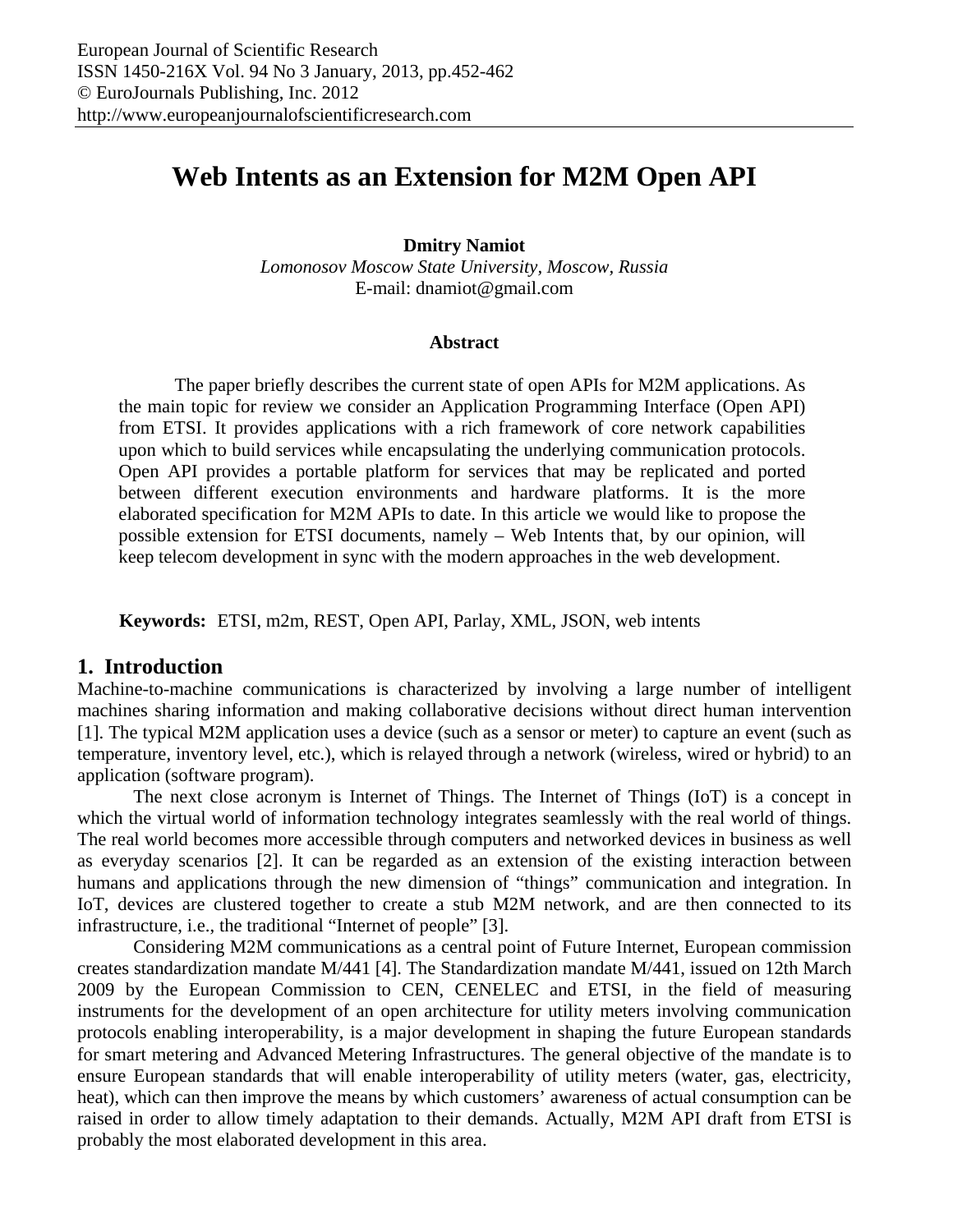Besides the describing the current state of standards, our main goal here is the proposal for some new additions in M2M APIs architecture. We are going to propose web intents as add-on for the more traditional REST approach in order to simplify the development phases for M2M applications. The key moments in this proposal are: JSON versus XML for data exchange, asynchronous communications and integrated calls. During the last year, the research group author belongs to presented own vision for M2M standards (see Reference section). This paper summarizes our proposals for incorporating web development ideas and approaches into M2M world.

The rest of the paper is organized as follows. Section II contains an analysis of M2M API standardization activities. In Section III we consider Open API for M2M spec, submitted to ETSI. In Section IV we discuss a new proposal – Web Intents as an enhancement of M2M middleware.

### **2. The Current State of M2M Standards**

*M2M architecture from ETSI*. Let us start from the basic moments. Right now market players are offering own standards for M2M architecture. We use partly our own article devoted to M2M standards review [5]. Discussions about some other aspects of M2M standards could be found in [6] and [7].

The high level architecture for M2M includes a Device and Gateway Domain and a Network domain. Actually, that schema is suggested by ETSI, but quite general and can be used for describing other frameworks too.

The Device and Gateway Domain is composed of the following elements: M2M Device, M2M Area Network and M2M Gateway.

M2M device is a device that runs M2M Application(s) using M2M Service Capabilities. It could be connected to Network Domain either directly or through M2M Gateway using the M2M Area Network. The M2M Device may provide service to other devices (e.g. legacy) connected to it that they are hidden from the Network Domain.

M2M Area Network provides connectivity between M2M Devices and M2M Gateways. Examples of M2M Area Networks include: M-Bus, Zigbee, Bluetooth, etc.

The M2M Gateway acts as a proxy for the Network Domain towards the M2M Devices that are connected to it. M2M Devices may be connected to the Networks Domain via multiple M2M Gateways. The M2M Gateway may provide service to other devices (e.g. legacy) connected to it that are hidden from the Network Domain. As an example an M2M Gateway may run an application that collects and treats various information (e.g. from sensors).

The Network Domain is composed of the following elements: Access Network, Core Network, M2M Service Capabilities and M2M applications.

Access Network: Network allows the M2M Device and Gateway Domain to communicate with the Core Network. Access Networks examples are xDSL, HFC, satellite, etc.

Core Network: provides:

- IP connectivity at a minimum and potentially other connectivity means.
- Service and network control functions.
- Interconnection (with other networks).
- Roaming.
- Different Core Networks offer different features sets.

Core Networks (CN) examples are 3GPP CNs, ETSI TISPAN CN and 3GPP2 CN. M2M Service Capabilities:

- Provide M2M functions that are to be shared by different Applications.
- Expose functions through a set of open interfaces.
- Use Core Network functionalities.
- Simplify and optimize application development and deployment through hiding of network specificities.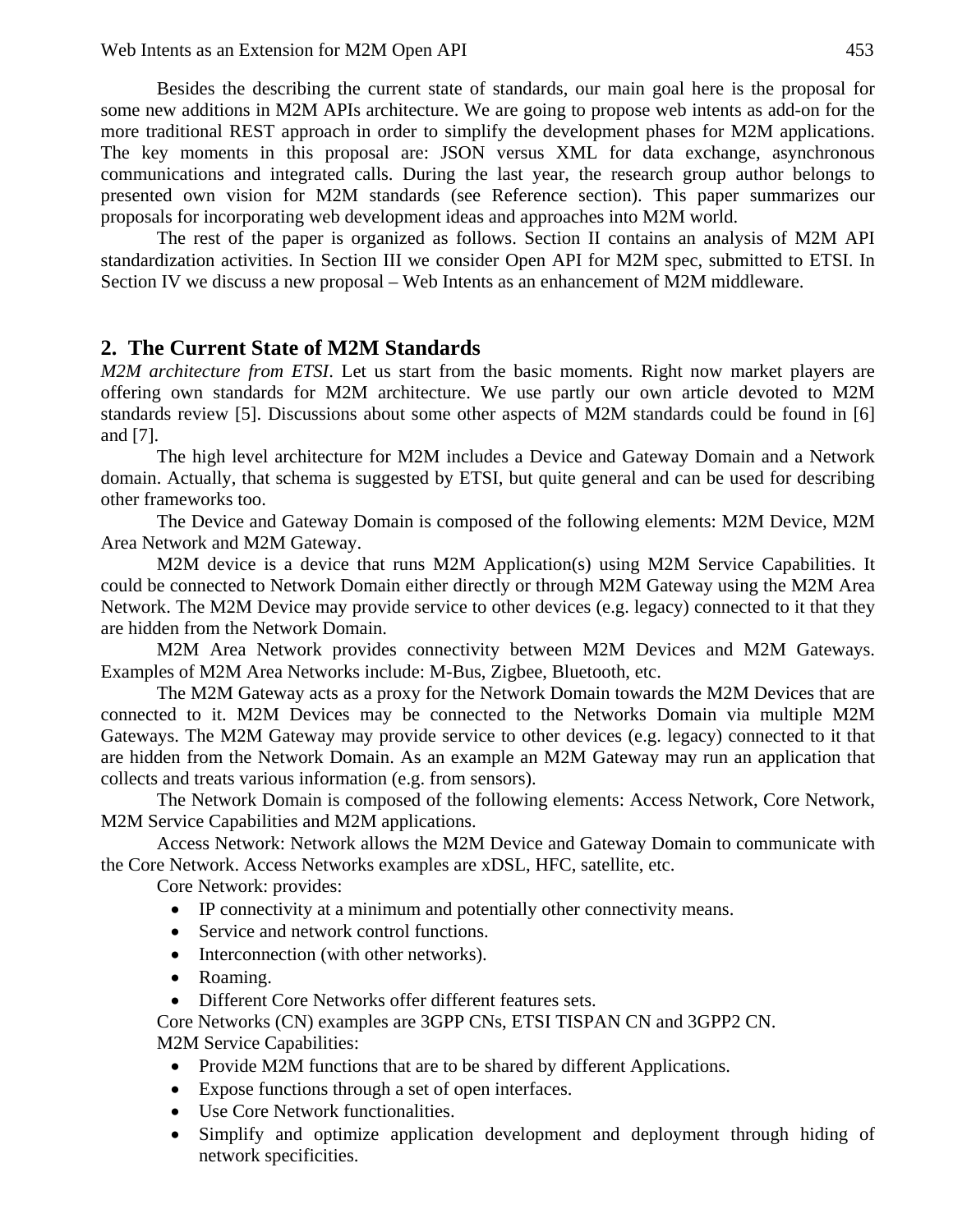Actually the developer APIs are here. And our below suggested extensions target this level. M2M applications run the service logic and use M2M Service Capabilities accessible via an open interface.

The goals for M2M middleware are obvious. M2M middleware helps us with heterogeneity of M2M applications. Heterogeneity of service protocols inhibits the interoperation among smart objects using different service protocols and/or API's. We assume that service protocols and API's are known in advance. This assumption prevents existing works from being applied to situations where a user wants to spontaneously configure own smart objects to interoperate with smart objects found nearby [9]. M2M API provides the abstraction layer necessary to implement interactions between devices uniformly. The M2M API provides the means for the device to expose its capabilities and the services it may offer, so that remote machines may utilize them. Consequently, such an API is necessary to enable proactive and transparent communication of devices, in order to invoke actions in M2M devices and receive the relating responses as well as the simplified management of resources [5]. Fugure 1 demonstrates the high level architecture for M2M.



**Figure 1:** M2M architecture from ETSI

*On standartization mandate M/441*. ETSI is not the only source for the standardization in M2M area. Actually ETSI has created a dedicated Technical Committee for developing standards on M2M communications. This structure aims at developing and maintaining an end-to-end architecture for M2M systems, as well as addressing various M2M communication considerations, such as naming, addressing, location, QoS, security, charging, management, application interfaces and hardware interfaces. Additionally, a major concern of the committee is to integrate sensor networks. The abovementioned M/411 is just one example. ETSI insists that there is a specific for applied areas and it should be reflected in the appropriate standards.

We are using below parts from our paper [10] with the more detailed review of M2M standards.

ETSI TR 102 691 is probably the most elaborated document in ETSI's suite. It describes the following requirement areas to M2M applications:

Management - specifies requirements related to the management modes (malfunction detection, configuration, accounting, etc.).

Functional requirements for M2M services - describes functionalities-related requirements for M2M (data collection & reporting, remote control operations, etc.).

Security - covers the requirements for M2M device authentication, data integrity, privacy, etc.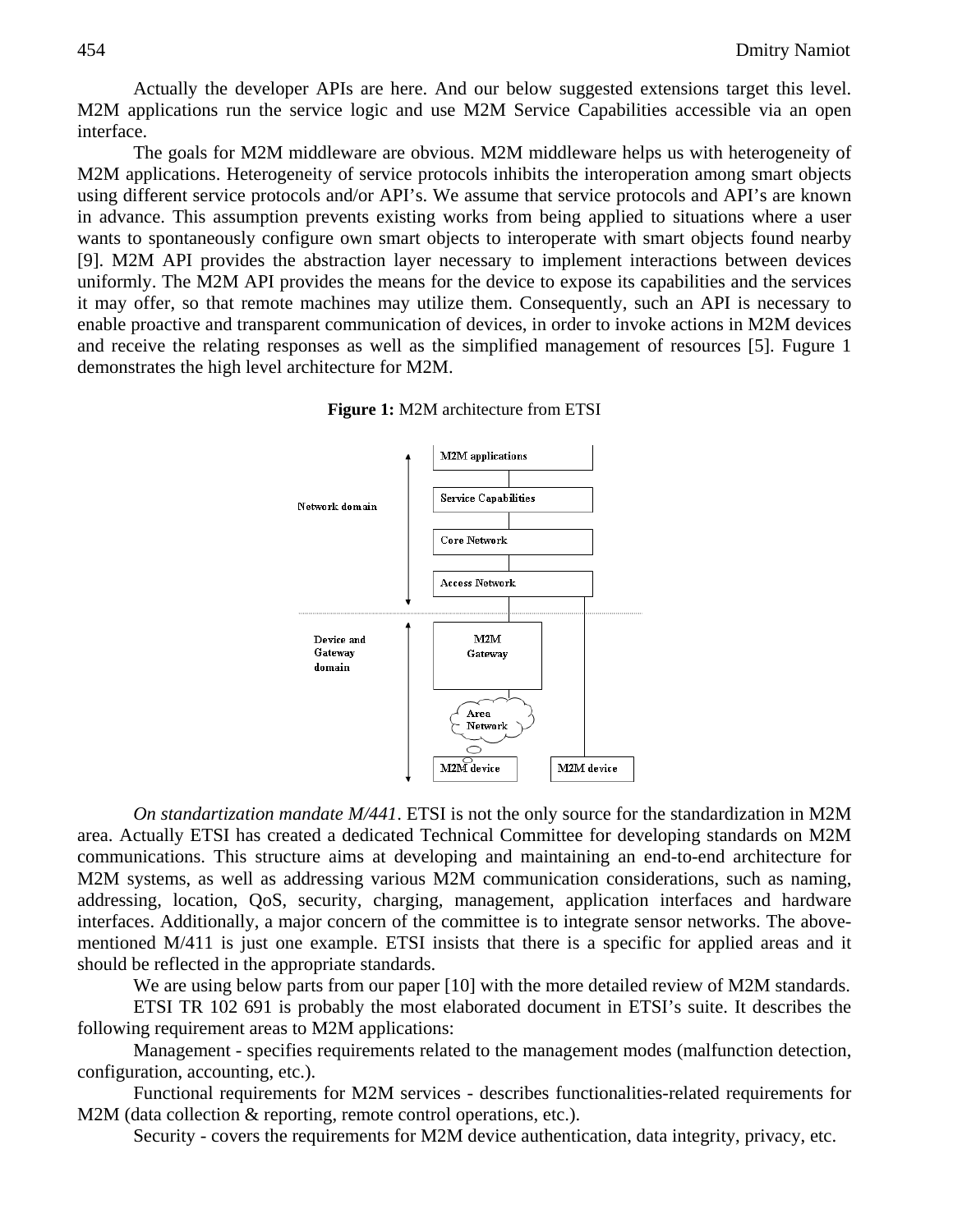Naming, numbering and addressing - provides the requirements relating to naming, numbering and addressing schemes specific to M2M.

As a something significant for this article we can highlight probably the list of potential new requirements to M2M systems (devices) listed here.

- A M2M device should be able to register it's capability information (e.g. access technology, its serial number, its accessible address, allowed user list, etc.) to the M2M System.
- M2M devices and M2M gateways should be able to perform access control that checks the access right of end-user.
- M2M devices should be able to communicate either directly or via M2M gateway.
- M2M device should be alternatively able to perform the access control of M2M devices.
- M2M devices and M2M gateways should be able to manage the scheduling of multiple accesses that multiple remote parties (i.e. end-users, M2M devices or M2M applications in M2M network, etc.) try to access one M2M device or one M2M gateway simultaneously.

*Remark 1*. Actually the first one remark is important: "register it's capability information". There is definitely a demand for some analogues of SNMP management, where capabilities could be defined in the abstract terms (like MIB – management information blocks).

*On M2M Automotive Applications.* Another group of requirements to M2M applications could be extracted from ETSI's documents devoted to Automotive Applications [12]. As per ETSI, M2M automotive applications encompass M2M use cases involving the automotive or transportation industries where the involved M2M communication modules may be embedded into a car or transportation equipment, for whatever purpose. This implies common requirements such as mobility management and environmental hardware constraints, despite the extended variety of applications addressed (insurance or road pricing, emergency assistance, fleet management, electric car charging management, traffic optimization, etc.). The new requirements listed here are:

- the capability of M2M Devices to receive, store, and execute scheduled measurements;
- the ability of Devices to poll and check for occurrence of events;
- the capability of Devices to autonomously establish a connection directly with a mobile telecommunication network;
- the capability for Devices to be able to maintain M2M communications while moving at high velocity and over a wide geographic area;
- the ability of devices to be able to be contacted ("called") directly by a mobile telecommunication network
- the inclusion of position-determination capability.

*Remark 2*. Note, that such a division, by our opinion, is one of the weakest points in the whole ETSI approach. From the developers point of view it is always good to have a small unified schema for all aspects. But ETSI's approach potentially leads to the huge set of different APIs. We saw the similar approach in Parlay [13] for example. It complicates the adoption for new development tools or even makes it impossible.

The 3rd Generation Partnership Project maintains and develops technical specifications and reports for mobile communication systems. Mobile networks are also concerned with the integration and support of M2M communications, as the nature of M2M systems is substantially differentiated than that of Human-to- Human services, i.e. plain telephone calls, which mobile networks originally addressed. Therefore, the 3GPP Technical Specifications Group dealing with Service and System Aspects [14] has issued a number of specifications dealing with requirements that M2M services and M2M communication imposes on the mobile network.

The Telecommunications Industry Association is the United States developing industry standards for a wide variety of telecommunication products. The standardization activities are assigned to separate Engineering Committees. The TR-50 Engineering Committee Smart Device Communications has been assigned the task to develop and maintain physical-medium-agnostic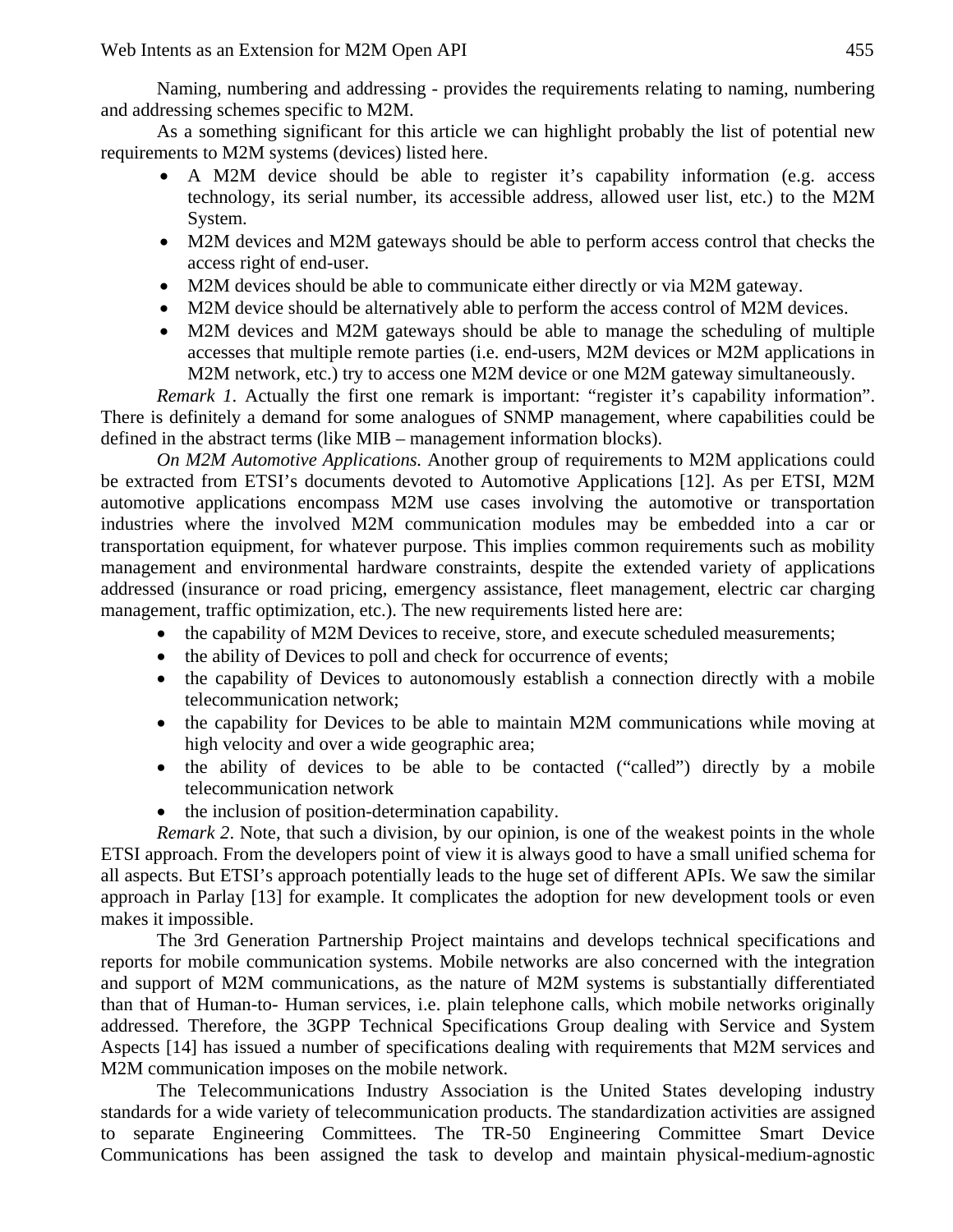interface standards, that will enable the monitoring and bi-directional communication of events and information between smart devices and other devices, applications or networks. It will develop a Smart Device Communications framework that can operate over different types of underlying transport networks (wireless, wired, etc.) and can be adapted to a given transport network by means of an adaptation/convergence layer.

The International Telecommunication Union as a specialized agency of the United Nations is responsible for IT and communication technologies. ITU-T covers the issue of M2M communication via the special Ubiquitous Sensor Networks-related groups. ITU address the area of networked intelligent sensors. As per ITU the system includes sensor nodes exchanging sensed data by wired or wireless processing (IP based sensor nodes with possibility of direct connection to NGN and non IP based nodes, often managed via gateway) and USN Gateway - a node which interconnects sensor networks with other networks

Open Mobile Alliance (OMA) develops mobile service enabler specifications. OMA drives service enabler architectures and open enabler interfaces that are independent of the underlying wireless networks and platforms. An OMA Enabler is a management object designated for a particular purpose. It is defined in a specification and is published by the Open Mobile Alliance as a set of requirements documents, architecture documents, technical specifications and test specifications. Examples of enablers would be: a download enabler, a browsing enabler, a messaging enabler, a location enabler, etc. Data service enablers from OMA should work across devices, service providers, operators, networks, and geographies.

*Remark 3*. As there are several OMA standards that map into the ETSI M2M framework, a link has been established between the two standardization bodies in order to provide associations between ETSI M2M Service Capabilities and OMA Supporting Enablers. Specifically, the expertise of OMA in abstract, protocol-independent APIs creation, as well as the creation of APIs protocol bindings (i.e. REST, SOAP) and especially the expertise of OMA in RESTful APIs is expected to complement the standardization activities of ETSI in the field of M2M communications. Additionally, OMA has identified areas where further standardization will enhance support for generic M2M implementations, i.e. device management, network APIs addressing M2M service capabilities, location services for mobile M2M applications [15].

Actually, there should be a mapping of OMA service enablers to the ETSI M2M framework.

#### **3. Open API from ETSI**

This section describes an Open API for M2M, submitted to ETSI. By our opinion it is probably the most valuable achievement at this moment.

Actually, in this Open API we can see the big influence of Parlay specification. Parlay Group leads the standard, so called Parlay/OSA API, to open up the networks by defining, establishing, and supporting a common industry-standard APIs. Parlay Group also specifies the Parlay Web services API, also known as Parlay X API, which is much simpler than Parlay/OSA API to enable IT developers to use it without network expertise [16].

The goals are obvious, and they are probably the same as for any unified API. One of the main challenges in order to support easy development of M2M services and applications will be to make M2M network protocols "transparent" to applications. Providing standard interfaces to service and application providers in a network independent way will allow service portability.

At the same time an application could provide services via different M2M networks using different technologies as long as the same API is supported and used. This way an API shields applications from the underlying technologies, and reduces efforts involved in service development. Services may be replicated and ported between different execution environments and hardware platforms.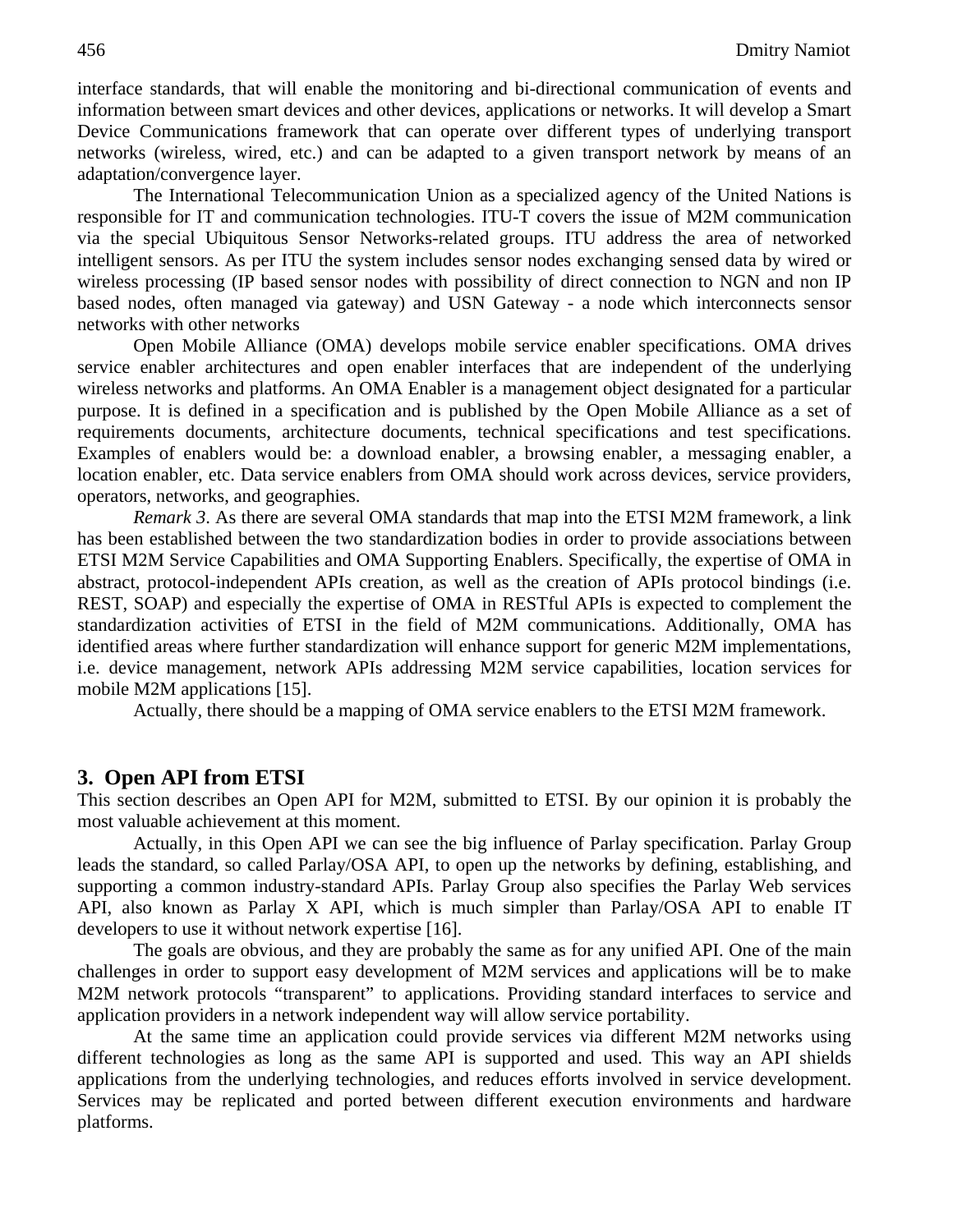This approach also lets services and technology platforms to evolve independently. A standard open M2M API with network support will ensure service interoperability and allow ubiquitous end-toend service provisioning.

The Open API relates to several interfaces of M2M architecture (Figure 2). For example:

- the interface between the platform and external service providers running their services remotely,
- the interface between the platform and the customer applying the features offered by the platform,
- a set of interfaces supporting additional functionality (installation support, access to remote databases, remote operation and management of platform), etc.



**Figure 2:** Interfaces from ETSI [8].

The Open API provides service capabilities that are to be shared by different applications. Service Capabilities may be M2M specific or generic, i.e. providing support to more than one M2M application.

Key points for Open API:

- it supports interoperability across heterogeneous transports
- ETSI describes high-level flow and does not dictate implementation technology
- it is message-based solution
- it combines P2P with client-server model
- and it supports routing via intermediaries

*Remark 4*. At this moment all points are probably not discussable except the message-based decision. Just introducing publish-subscribe approach without the efficient tools for data gathering may lead to the mass deployment of simple syndication tools based on repeated polling. One of the possible solutions here is adding peer to peer solutions. For example, it could be cooperative pooling. Several nodes could be assigned to periodically poll the same channel and shares updates detected by any polling node. So, many nodes polling with the same polling interval and randomly distributed polling times can detect updates much faster, as soon as our nodes can share updates with each other.

Main API sections for Services Capabilities Level are:

- Subscription and Notification (e.g. Publish/Subscribe).
- Grouping and Transactions.
- Application Interaction: Read, Do, Observe.
- Compensation (micro-payment).
- Sessions.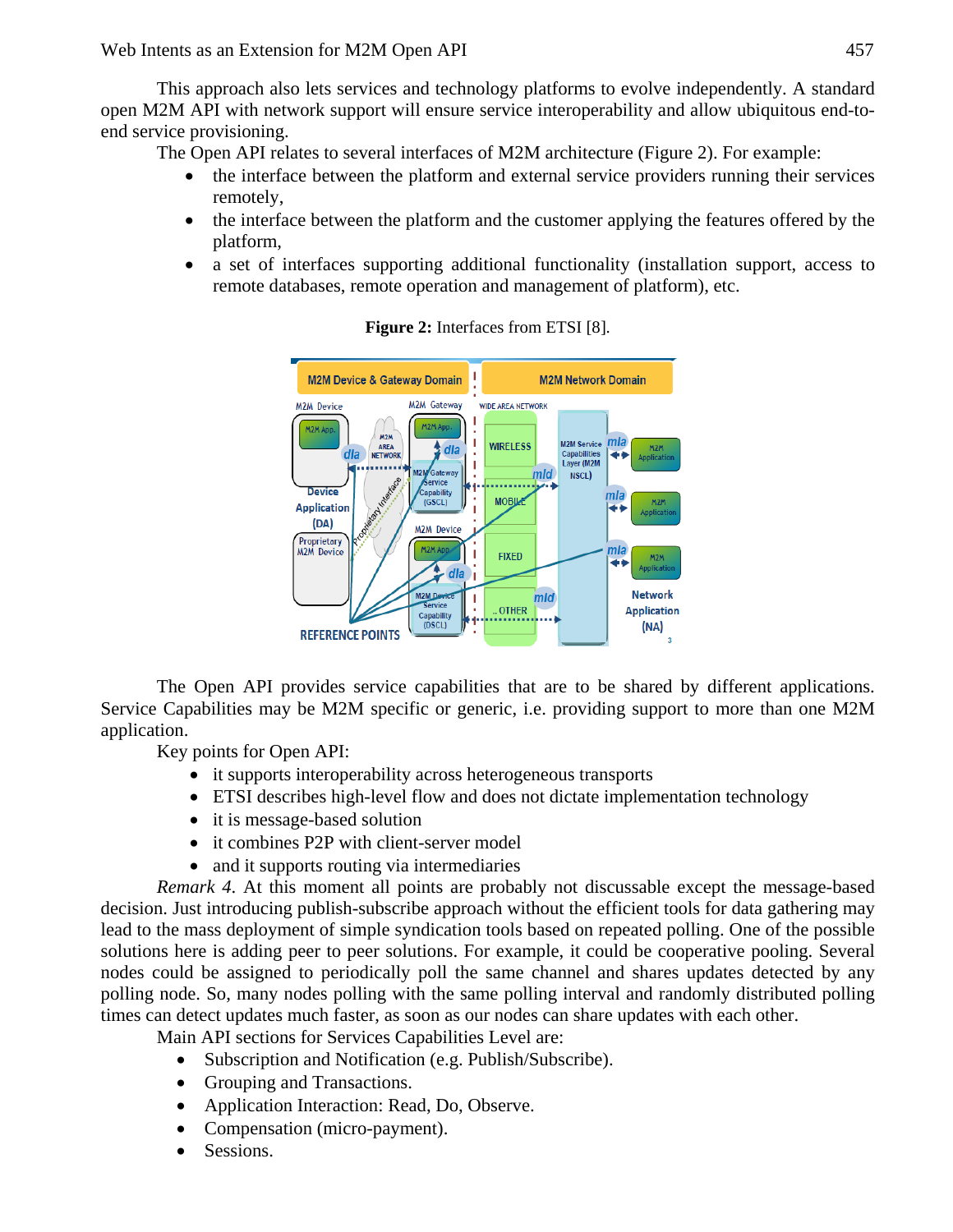*Remarks on Open API categories*. Let us provide more details for Open API categories and make some remarks:

*Grouping*. A group here is defined as a common set of attributes (data elements) shared between member elements. On practice it is about the definition of addressable and exchangeable data sets. Just note, as it is important for our future suggestions, there are no persistence mechanisms for groups *Transactions*. Service capability features and their service primitives optionally include a transaction ID in order to allow relevant service capabilities to be part of a transaction. Just for the deploying transactions and presenting some sequences of operations as atomic.

In the terms of transactions management Open API presents the classical 2-phase commit model. By the way, we should note here that this model practically does not work in the large-scale web applications. We think it is very important because without scalability we can not think about "billions of connected devices".

*Application Interaction*. The application interaction part is added in order to support development of simple M2M applications with only minor application specific data definitions: readings, observations and commands.

Application interactions build on the generic messaging and transaction functionality offer capabilities considered sufficient for most simple application domains.

*Messaging*. The Message service capability feature offers message delivery with no message duplication. Messages may be unconfirmed, confirmed or transaction controlled. The message modes supported are single Object messaging, Object group messaging, and any object messaging; (it can also be Selective object messaging). Think about this as Message Broker.

*Event notification and presence*. The notification service capability feature is more generic than handling only presence. It could give notifications on an object entering or leaving a specific group, reaching a certain location area, sensor readings outside a predefined band, an alarm, etc.

It is a generic form. So, for example, geo fencing should fall into this category too.

The subscriber subscribes for events happening at the Target at a Registrar. The Registrar and the Target might be the same object. This configuration offers a publish/subscribe mechanism with no central point of failure.

*Compensation*. Fair and flexible compensation schemes between cooperating and competing parties are required to correlate resource consumption and cost, e.g. in order to avoid anomalous resource consumption and blocking of incentives for investments. The defined capability feature for micro-payment additionally allows charging for consumed network resources.

It is very similar, by the way, to Parlay's offering for Charging API. Again it is a big question from the modern large-scale applications point of view: shall we develop a special API for the compensations or create a rich logging functionality where the external log processing should be responsible for the things as charging.

*Sessions*. In the context of Open API a session shall be understood to represent the state of active communication between Connected Objects.

Open API is REST based, so, the endpoints should be presented as some URI's capable to accept (in this implementation) the basic commands GET, POST, PUT, DELETE.

Actually, ETSI uses the Smart Meter profile as 'proof of concept' for the M2M service platform in Release 1.

*Example 1: Requests execution of some function.* 

URI: http://{nodeId}/a/do Method: POST

Request

*<?xml version="1.0" encoding="UTF-8" standalone="yes"?>*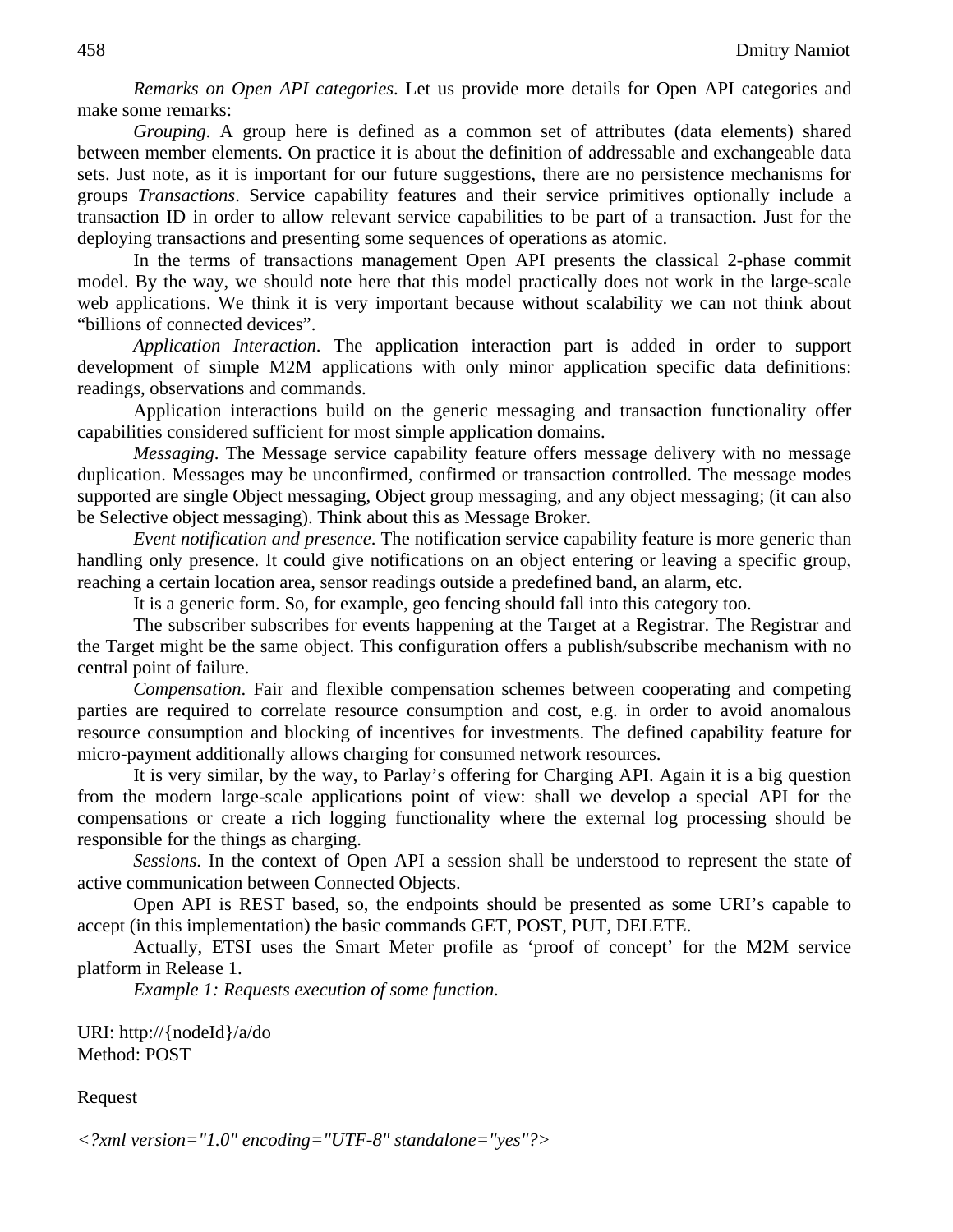*<appint-do-request xmlns="http://eurescom.eu/p1957/openm2m"> <requestor>9378f697-773e-4c8b-8c89-27d45ecc70c7</requestor> <commands> <command>command1</command> <command>command2</command> </commands> <responders>9870f7b6-bc47-47df-b670-2227ac5aaa2d</responders> <transaction-id>AEDF7D2C67BB4C7DB7615856868057C3</transaction-id> </appint-do-request>* 

#### Response

```
<?xml version="1.0" encoding="UTF-8" standalone="yes"?> 
<appint-do-response xmlns="http://eurescom.eu/p1957/openm2m"> 
      <requestor>9378f697-773e-4c8b-8c89-27d45ecc70c7</requestor> 
      <timestamp>2010-04-30T14:12:34.796+02:00</timestamp> 
      <responders>9870f7b6-bc47-47df-b670-2227ac5aaa2d</responders> 
      <result>200</result> 
</appint-do-response>
```
Note, that because we are talking about server-side solution, there is no problem with so called sandbox restrictions. But it means of course, that such kind of request could not be provided right from the client side as many modern web applications do.

As per subscription based services, Open API provides ability to create callbacks. In other words, we can provide some unique URI in order to receive back asynchronous callbacks in the form of the HTTP calls.

# **4. Web Intents for Open API**

Let us describe the proposed standards from the modern web development points of view. We think it is correct, because Open API declares REST support right for the web development. In other words, support for web developers as the first class citizens is one of the obvious goals for ETSI. The history for this proposal is described in [18].

Lets us take two most important interfaces: Interactions and Messaging. They are assigned at the first hand for getting measurements. It is server side API. As per Open API vision the deployment includes the following steps:

- define the contact point (callback URL x-etsi-contactURI header)
- perform the request
- proceed callbacks (HTTP requests) via callback URL

In other words it is a pure server side solution. We need to prepare CGI script for the each callback processing. Why do we ignore client side processing? Actually it is a main idea for our proposal – add client side processing for Open API. The main goal here is the simplifying of development. Time for the development is probably the key factor for any new API success.

It is almost impossible for developers to anticipate every new service and to integrate with every existing external service that their users prefer and thus they must choose to integrate with a few select APIs at great expense to the developer.

As per telecom experience we can mention here the various attempts for unified API that started, probably, with Parlay. Despite a lot of efforts, Parlay API's actually increase the time for development. It is, by our opinion, the main reason for the Parlay's failure. Web Intents solve this problem.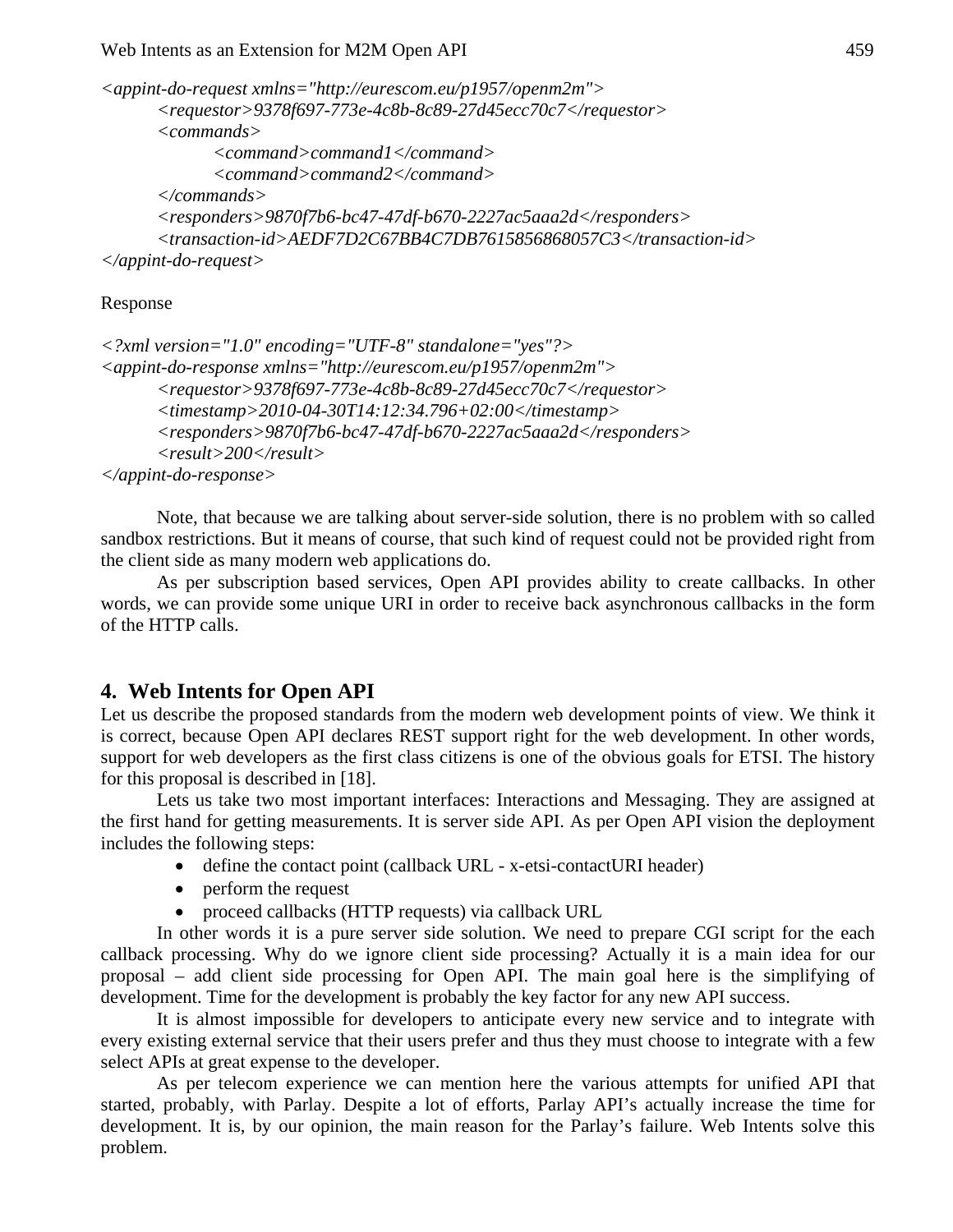What is it? Web Intents is a framework for client-side service discovery and inter-application communication. Services register their intention to be able to handle an action on the user's behalf. Applications request to start an action of a certain verb (for example share, edit, view, pick, etc.) and the system will find the appropriate services for the user to use based on the user's preference. It is the basic [19].

Web Intents enable rich integration between web applications. Increasingly, services available on the web have a need to pass rich data back and forth as they do their jobs. Web Intents facilitate this interchange while maintaining the kind of loose coupling and open architecture that has proven so advantageous for the web. They reside purely client-side, mediated through the User Agent, allowing the user a great degree of control over the security and privacy of the exchanged data [20].

Any Intent is a user-initiated action delegated to be performed by a service. It consists of an "action" string which tells the service what kind of activity the user expects to be performed (e.g. "share" or "edit"), a "type" string which specifies the data payload the service should expect, and the data payload itself. So, we can replace callbacks (URLs) in Open API with JavaScript actions.

Web Intents is extensible by design. Neither the list of actions nor the list of media types are fixed. That is why intents can play an important role for semantic web too [21].

Intents play the very important role in Android Architecture. Intents bind individual components to each other at runtime (you can think of them as the messengers that request an action from other components), whether the component belongs to your application or another.

Going to M2M applications it means that our potential devices will be able to present more integrated data for the measurement visualization for example. The final goal of any M2M based application is to get (collect) measurements and perform some calculations (make some decisions) on the collected dataset. We can go either via low level APIs or use (at least for the majority of use cases) some integrated solutions. The advantages are obvious. We can seriously decrease the time for development.

We can re-phrase an original idea of Web Intents. M2M data logging application should be aware of a user's preferred editing Web application, rather than enforcing the specific one that the data logging happens to be integrated with.

Web Intents puts the user in control of service integrations and makes the developers life simple. Here is the modified example for web intents integration for the hypothetical Open API example:

```
1. Register some intent upon loading our HTML document 
document.addEventListener("DOMContentLoaded", function() { 
var regBtn = document.getElementById("register"); 
regBtn.addEventListener("click", function() { 
window.navigator.register("http://location/resource/subs/id", undefined); 
}, false); 
2. Start intent's activity (subscription in Open API) 
var startButton = document.getElementById("startActivity"); 
startButton.addEventListener("click", function() { 
var intent = new Intent(); 
intent.action = " http://location/resource/subs/id"; 
window.navigator.startActivity(intent); 
}, false); 
3. Get measurements (notification in Open API) and display them in our application 
window.navigator.onActivity = function(data) { 
var output = document.getElementById("output"); 
output.textContent = JSON.stringify(data); 
}; 
}, false);
```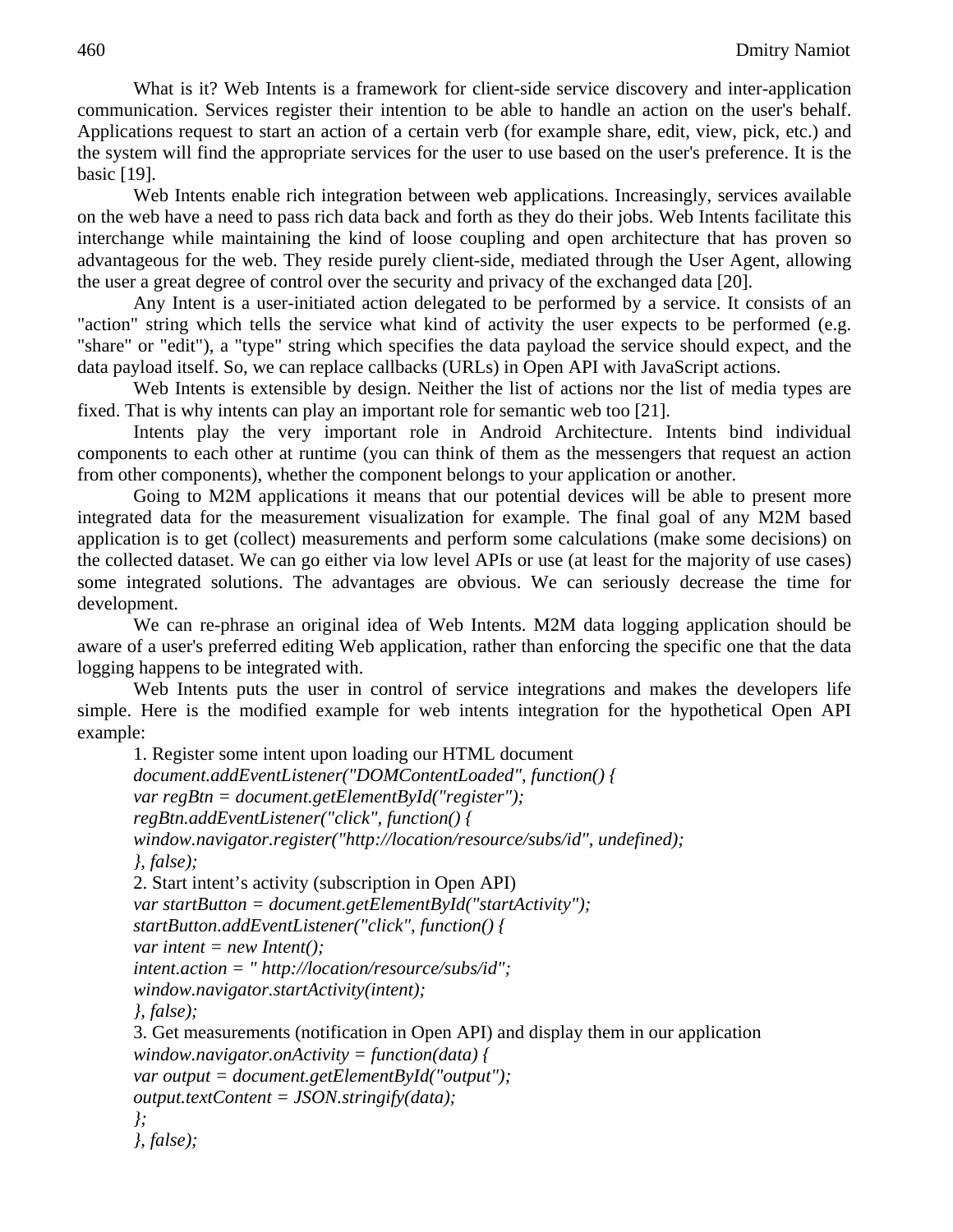Obviously, that it is much shorter than the long sequence of individual calls as per M2M Open API. The key point here is *onActivity* callback, which returns JSON (not XML!) formatted data. As per suggested M2M API we should perform several individual requests, parse XML responses for the each of them and only after that make some visualization. Additionally, web intents based approach is asynchronous by its nature, so, developers do not need to organize their own asynchronous schemes.

Also Web Intents approach lets us bypass sandbox restrictions. In other words developers can raise requests right from the end-user devices, rather than always call the server. The server-side only solution becomes bottleneck very fast. And vice-versa, client side based request let developers deploy new services very quickly. For example, right from mobile web browser. Why do not use the powerful browsers in the modern smart-phones? At the end of the day Parlay spec were born in the time of WAP and dumb phones. Why do we ignore HTML5 browsers and JavaScript support in the modern phones?

Also, as it is showed above, this approach automatically introduces JSON versus XML communications. Again, JSON (and especially JSONP) is a preferred format for web development and should be welcomed by programmers.

#### **5. Conclusion**

In this article we briefly describe the current state for the open unified M2M API from ETSI. Our goal was to propose a new enhancement – web intents as add-on for the more traditional REST approach. The main goal for our suggestions is the simplifying of development phases for M2M applications. This proposal can substantially reduce development costs and accelerate the time to market. The key advantages are JSON versus XML usage for data transfer, asynchronous communications, integrated calls, client side deployment for M2M applications and the ability to bypass sandbox restrictions.

#### **References**

- [1] R. Lu, X. Li, X. Liang, X. Shen, and X. Lin "GRS: The green, reliability, and security of emerging machine to machine communications", Communications Magazine, IEEE, April 2011, Vol. 49 , No. 4, pp. 28-35
- [2] D.Uckelmann, M.Harrison, and F. Michahelles "An Architectural Approach Towards the Future Internet of Things" ARCHITECTING THE INTERNET OF THINGS, 2011, pp. 1-24, DOI: 10.1007/978-3-642-19157-2\_1
- [3] A. de Saint-Exupery, "Internet of Things Strategic Research Roadmap", Sep.15, 2009. http://www.internet-of-things-research.eu
- [4] Standartisation mandate to CEN, CENELEC and ETSI in the field of measuring instruments for the developing of an open architecture for utility meters involving communication protocols enabling interoperability, EC, M/441, 2009.
- [5] M. Sneps-Sneppe and D.Namiot "About M2M standards and their possible extensions" Future Internet Communications (BCFIC), 2012 2nd Baltic Congress on, 25-27 April 2012 pp. 187- 193 DOI: 10.1109/BCFIC.2012.6218001
- [6] Sneps-Sneppe, M., & Namiot, D. (2012, April). About M2M standards. M2M and Open API. In ICDT 2012, The Seventh International Conference on Digital Telecommunications (pp. 111- 117)
- [7] Schneps-Schneppe, Manfred, and Dmitry Namiot. "Open API for M2M Applications: What is Next?." In AICT 2012, The Eighth Advanced International Conference on Telecommunications, pp. 18-23. 2012
- [8] ETSI Machine-to-Machine Communications info and drafts http://docbox.etsi.org/M2M/Open/ Retrieved: Dec, 2012
- [9] H. Park, B. Kim, Y. Ko, and D. Lee, "InterX: A service interoperability gateway for heterogeneous smart objects" in in: Pervasive Computing and Communications Workshops (PERCOM Workshops), 2011 IEEE International Conference 21-25 March 2011 pp. 233 - 238.